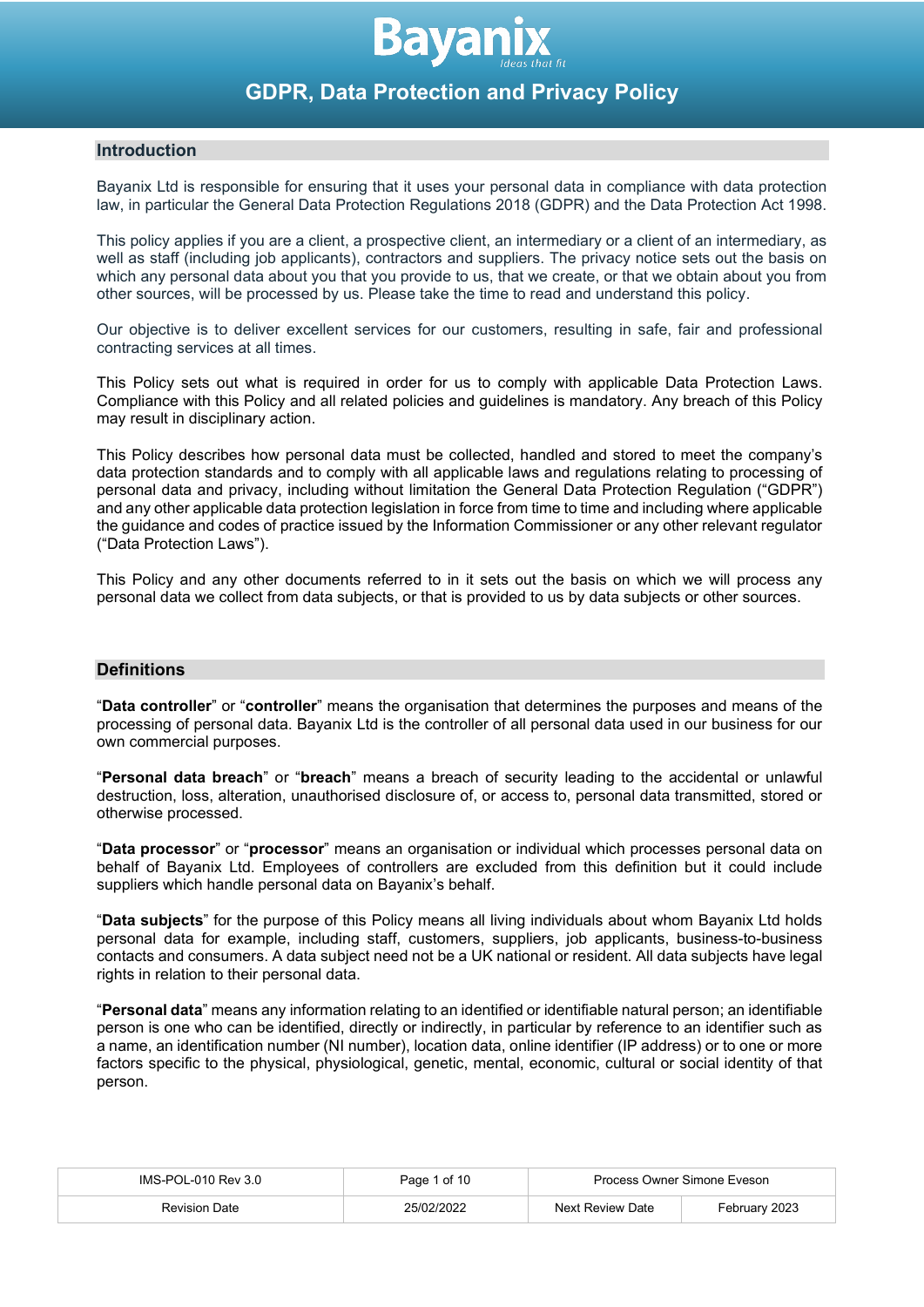

"**Processing**" means any operation or set of operations performed upon personal data or sets of personal data, whether or not by automated means, such as collection, recording, organisation, structuring, storage, adaptation or alteration, retrieval, consultation, use, disclosure by transmission, dissemination or otherwise making available, alignment or combination, restriction, erasure or destruction.

"**Sensitive personal data**" or "special categories of personal data" are personal data, revealing racial or ethnic origin, political opinions, religious or philosophical beliefs, trade-union membership; data concerning health or sex life and sexual orientation; genetic data or biometric data (e.g. DNA, finger prints etc.). Please however note that criminal records data is dealt with separately under Article 10 of the GDPR.

"**The consent of the data subject**" means any freely given, specific, informed and unambiguous indication of his or her wishes by which the data subject, either by a statement or by a clear affirmative action, signifies agreement to personal data relating to them being processed.

#### **Scope of Policy**

The Policy applies to personal data in all its forms whether on paper or stored electronically. It applies throughout the lifecycle of the information from creation through storage and utilisation to disposal. Appropriate protection is required for all forms of information to ensure business continuity and to avoid breaches of applicable Data Protection Laws or our contractual obligations.

With regard to electronic systems, the Policy applies to use of Bayanix Ltd equipment and privately / externally owned systems when connected to our network, including but not limited to databases, emails and CCTV.

The Policy applies to all company owned / licensed data and software.

# **Objectives of Policy**

The Policy will ensure that Bayanix Ltd:

- Complies with applicable Data Protection Laws and follows good practice;
- Protects the rights of its staff, customers, clients and suppliers;
- Is transparent about how it stores and processes personal data; and
- Protects itself from the risks of a data breach or other unlawful processing of personal data

#### **Data Protection Laws**

Applicable Data Protection Laws describe how organisations must collect, handle and store personal data and these rules apply regardless of whether data is stored electronically or in paper format.

Anyone processing personal data must comply with the principles set out in the GDPR, that personal data must:

- Be processed fairly and lawfully (lawfulness, fairness and transparency);
- Be collected only for specific and lawful purposes and not processed in a manner that is incompatible with those purposes (purpose limitation);
- Be adequate, relevant and limited to what is necessary for the purposes for which it was collected (data minimisation);
- Be accurate and kept up to date (accuracy);

| $IMS-POL-010$ Rev $3.0$ | Page 2 of 10 | Process Owner Simone Eveson |               |
|-------------------------|--------------|-----------------------------|---------------|
| <b>Revision Date</b>    | 25/02/2022   | Next Review Date            | February 2023 |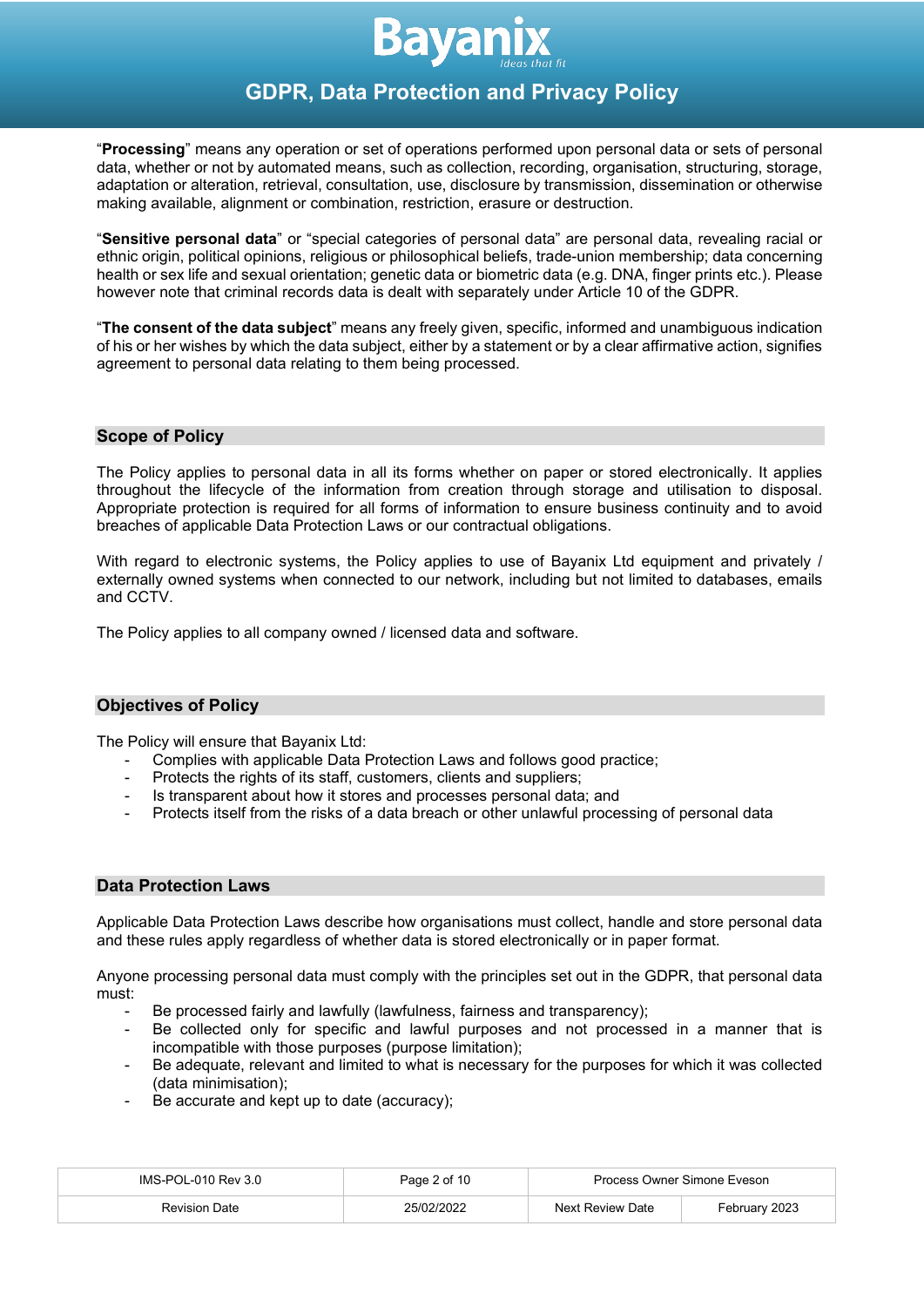

- Not be held for longer than is necessary for the purposes for which it was collected (storage limitation);
- Be processed in accordance with the data subject's rights;
- Be processed in a manner that ensures appropriate security (integrity and confidentiality); and
- Not be transferred to a country or a territory outside the European Economic Area ("EEA") unless that country or territory ensures an adequate level of protection.
- Where we process personal data, we are responsible for demonstrating compliance (accountability) with the principles set out above.

# **Responsibilities**

Whilst Bayanix Ltd is ultimately responsible for ensuring that Bayanix meets its legal obligations under applicable Data Protection Laws, you are responsible for compliance with this Policy. Our employees are collectively and personally responsible for the communication, understanding and practical application of this policy. This policy will be made available to all new employees at recruitment stage and to our supply chain and to any other interested parties upon request. Revisions will be communicated to those affected by the changes.

Bayanix Ltd Director is responsible for:

- Ensuring all systems, services and equipment used for storing data meet acceptable security standards;
- Performing regular checks and scans to ensure security hardware and software is functioning properly;
- Evaluating any third-party services the company is considering using to store or process data;
- Carrying out periodic risk assessments and establishing and maintaining effective contingency plans;
- Regular reviews of this Policy; and Regular reviews of the Information and Data Security Policy and monitoring of staff compliance with such policy.

All Bayanix staff are responsible for:

- Keeping all personal as well as business critical and potentially sensitive data secure by taking sensible precautions and following the guidelines in this Policy;
- Informing the Director immediately about data breaches or potential data breaches, and any perceived risks or issues in relation to data security in particular any observed or suspected breach of this Policy;
- Requesting guidance from the Director / Head of HSEQ if unsure of any aspect of data protection;
- Keeping updated about data protection risks and issues;
- Reviewing and updating all data protection procedures and related policies, in line with legal requirements;
- Attending regular data protection training;
- Referring requests received from data subjects exercising their rights under applicable Data Protection Laws to the Director immediately;
- Checking and approving any contracts or agreements with third parties that may handle the company's personal data, or referring them to Group Legal; and
- Complying with the Information and Data Security Policy.
- The Director has overall responsibility for ensuring this policy is complied with and will review it at least once per year, and at such other times as may be required, to ensure it remains relevant and appropriate to the aims and objectives of our business.

| IMS-POL-010 Rev 3.0  | Page 3 of 10 | Process Owner Simone Eveson |               |
|----------------------|--------------|-----------------------------|---------------|
| <b>Revision Date</b> | 25/02/2022   | Next Review Date            | Februarv 2023 |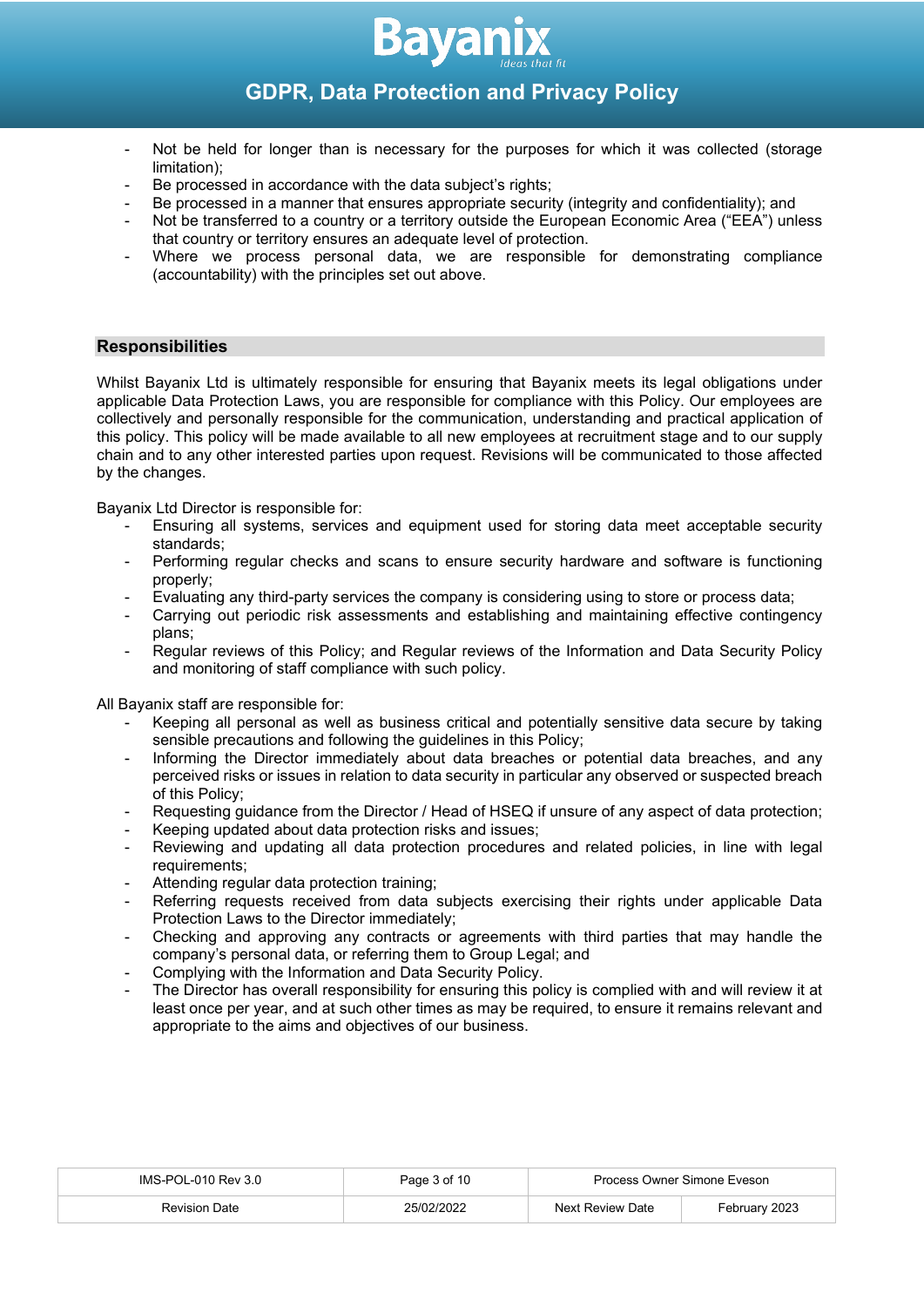# **Fair and Lawful Processing**

Data Protection Laws are not intended to prevent the processing of personal data, but to ensure that it is done fairly and without adversely affecting the rights of the data subject.

For personal data to be processed lawfully, they must be processed on the basis of one of the legal grounds set out under applicable Data Protection Laws. These include, among other things, the data subject's consent to the processing, or that the processing is necessary for the performance of a contract with the data subject, for the compliance with a legal obligation to which the data controller is subject, or for the legitimate interest of the data controller or the party to whom the data is disclosed. When sensitive personal data is being processed, additional conditions must be met.

We generally process personal data during the course of our business on the basis that the processing is necessary for the performance of a contract with the data subject (whether this be our employee or client). To the extent the processing of personal data is necessary for staff administration and efficiency purposes, provided that such processing is not to the detriment of our employees; we process personal data on the basis that is it is in our legitimate interests. Any personal data we process in the course of our business marketing is also on the basis of our legitimate interests, provided it is not to the detriment of the data subject.

Our privacy policies explain the legal basis on which we process personal data; these are available on request. A version of our Data Protection Notice for our clients is available on our website.

#### **Processing for Limited Purposes**

Personal data must be collected only for specified, explicit and legitimate purposes. It must not be further processed in any manner incompatible with those purposes, and it cannot be used for new, different or incompatible purposes from that disclosed when it was first obtained, unless you have informed the data subject of the new purposes, and they have consented (if necessary).

We will only process personal data for purposes specifically permitted by applicable Data Protection Laws. We will notify those purposes to the data subject when we first collect the data or as soon as possible thereafter, and such purposes may include (amongst others):

- Providing information to our clients and customers;
- Fulfilling our contractual obligations to our employees;
- Compliance with our legal, regulatory and corporate governance obligations and good practice;
- Marketing our business; and
- Improving our services.

### **Providing Information**

In the course of our business, we may collect and process personal data. This may include data we receive directly from a data subject (for example, by an employee providing bank details for remuneration purposes) and data we receive from other sources (for example, subcontractors providing us with technical website services).

If we collect personal data directly from data subjects, we shall ensure that data subjects are aware that their data is being processed, and that they understand:

| IMS-POL-010 Rev 3.0  | Page 4 of 10 | Process Owner Simone Eveson |               |
|----------------------|--------------|-----------------------------|---------------|
| <b>Revision Date</b> | 25/02/2022   | Next Review Date            | February 2023 |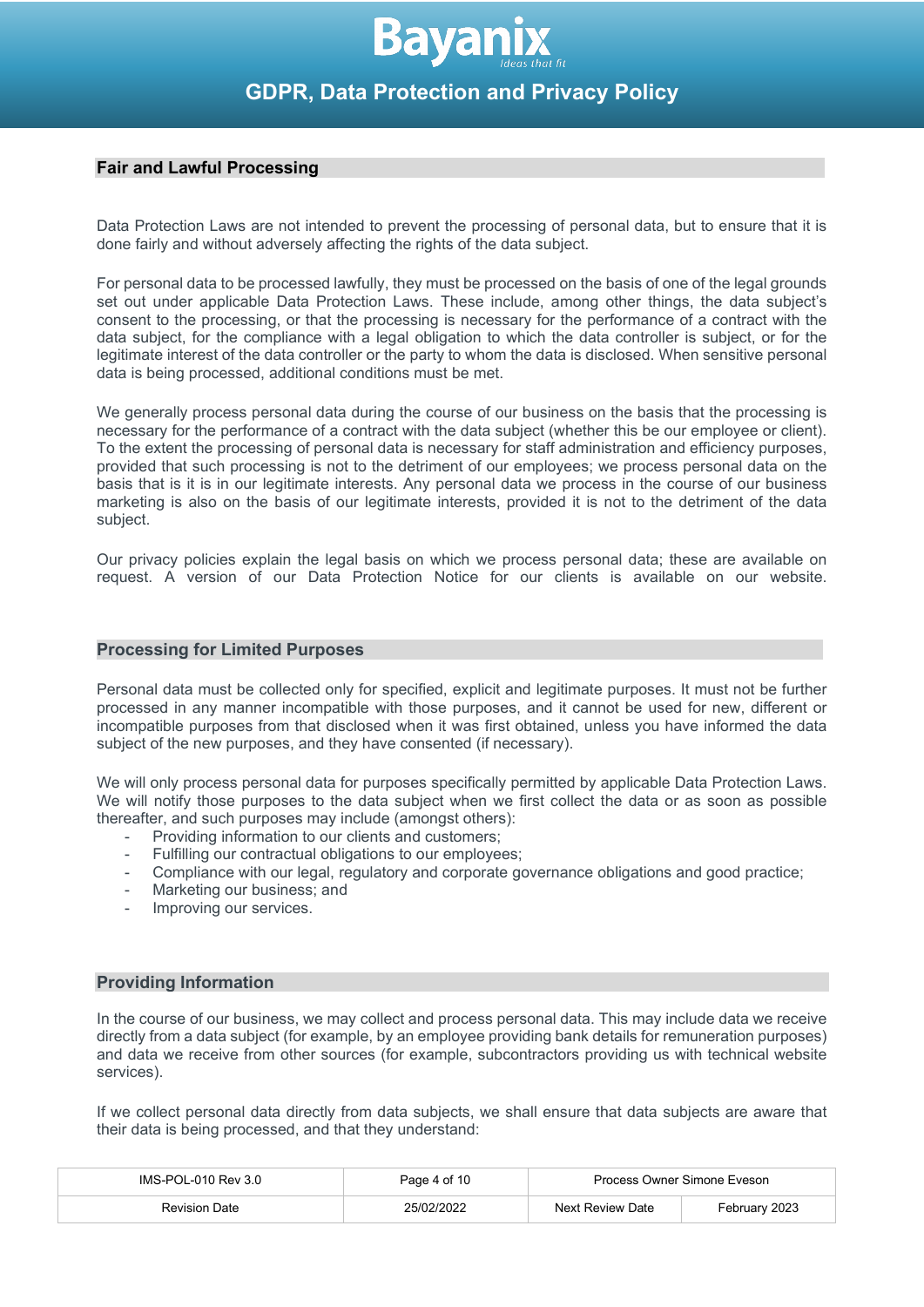

- The purpose of the processing and the lawful basis for the processing;
- The legitimate interests of Bayanix Ltd or third party, where applicable;
- Any recipient or recipients of their personal data;
- Details of transfers to third country and safeguards;
- Retention periods or criteria used to determine the retention periods;
- The existence of each of the data subject's rights;
- The right to withdraw consent at any time, where relevant;
- The right to lodge a complaint with a regulator.
- Whether the provision of personal data is part of a statutory or contractual requirement or obligation and possible consequences of failing to provide the personal data.
- The existence of automated decision making, including profiling and information about how decisions are made, the significance and the consequences.

If we collect personal data from a third party about a data subject, we will provide the data subject with the above information as soon as possible, and provide any additional information as prescribed by applicable Data Protection Laws.

To assist with our compliance of the above requirements, we have privacy statements setting out how we use personal data relating to data subjects.

# **Adequate, Relevant and Non-Excessive Processing**

We will only collect personal data to the extent that it is necessary in relation to the purposes for which they are processed. As such, we will not process personal data obtained for one purpose for any unconnected purpose unless the data subject concerned has agreed to this or would otherwise reasonably expect this.

#### **Data Accuracy**

If we receive a request to update or correct any personal data we hold, and provided we have authenticated the identity of the data subject in question, we will take all reasonable steps to ensure that personal data we hold is accurate and kept up to date. We will take all reasonable steps to destroy or amend inaccurate, incomplete or out-of-date data.

It is the responsibility of all staff to take reasonable steps to ensure that personal data is kept as accurate and up to date as possible and personal data should be updated as inaccuracies are discovered. For example, if an e-mail address is no longer in service, it should be removed from the database.

Data subjects may ask that we correct inaccurate personal data relating to them. If you believe that information is inaccurate you should record the fact that the accuracy of the information is disputed and inform the Head of HSEQ promptly.

# **Processing In Line with Data Subject's Rights**

We will process all personal data in line with data subjects' rights to and in connection with their personal data in accordance with the Data Protection Laws.

If a data subject makes a request (written or otherwise) to exercise any right (or purported right) in respect of their personal data, you should immediately forward it to the Director.

| IMS-POL-010 Rev 3.0  | Page 5 of 10 | Process Owner Simone Eveson |               |
|----------------------|--------------|-----------------------------|---------------|
| <b>Revision Date</b> | 25/02/2022   | Next Review Date            | February 2023 |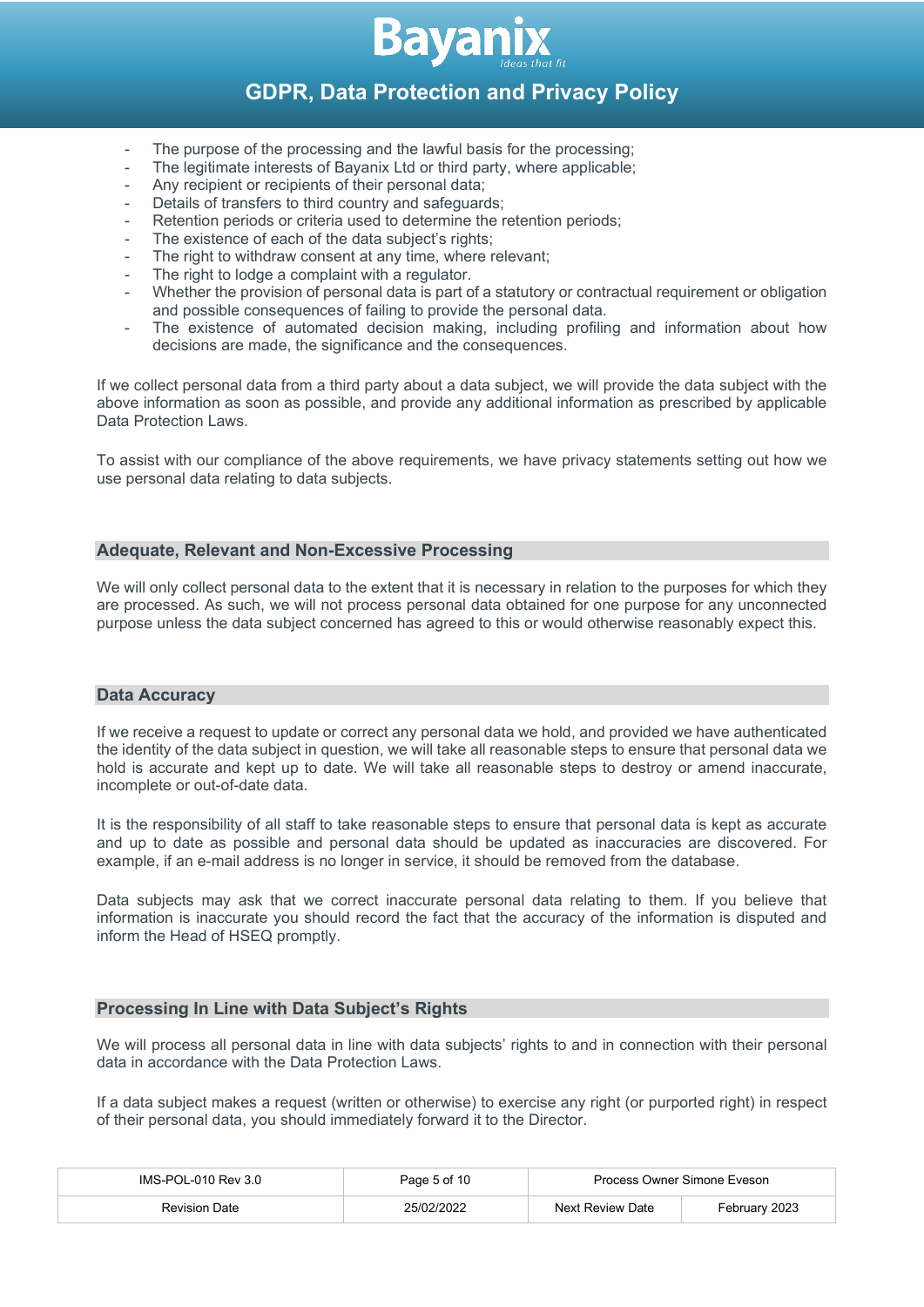

Employees should not in any circumstances be bullied into disclosing personal information.

The Director will handle the response to the request and ensure that the identity of anyone making a request has been adequately verified before handing over any information.

Any complaints received from a data subject should be escalated to the Director.

#### **Personal Data We May Collect About You**

We will collect and process the following personal data about you: In order to provide our services, we are required to collect, process, use and retain certain personal data for a variety of business purposes.

#### Information that you provide to us or one of our affiliates

This includes information about you that you give us by filling in forms or by communicating with us, whether face-to-face, by phone, e-mail or otherwise. This information may include:

- Name, address, e-mail address and telephone number, financial information, employment history, identification records authentication data, nationality and dependants.
- (Staff & Contractors) Health information that you give to us is considered a special category of personal data under data protection law. We collect this from you whenever you provide it to us over the course of our relationship with you.
- Contractors and staff CSCS Card, Training, Certificates, and other competency information. C.V's, and work history. Site and Personal Photographs.
- Staff and Clients / Contractors Bank details, national insurance numbers, phone, addresses and other information to make payments

#### Information we collect or generate about you.

This may include (by way of a non-exhaustive list):

- a file with your contact history to be used for enquiry purposes so that we may ensure that you are satisfied with the services which we have provided to you;
- Credit Searches
- Competency Checks CSCS cards etc.
- Site inspections
- Accident investigations
- Near miss and incident data

### **Data Retention**

We will not keep personal data longer than is necessary for the purpose or purposes for which they were collected.

| IMS-POL-010 Rev 3.0  | Page 6 of 10 | Process Owner Simone Eveson |               |
|----------------------|--------------|-----------------------------|---------------|
| <b>Revision Date</b> | 25/02/2022   | Next Review Date            | February 2023 |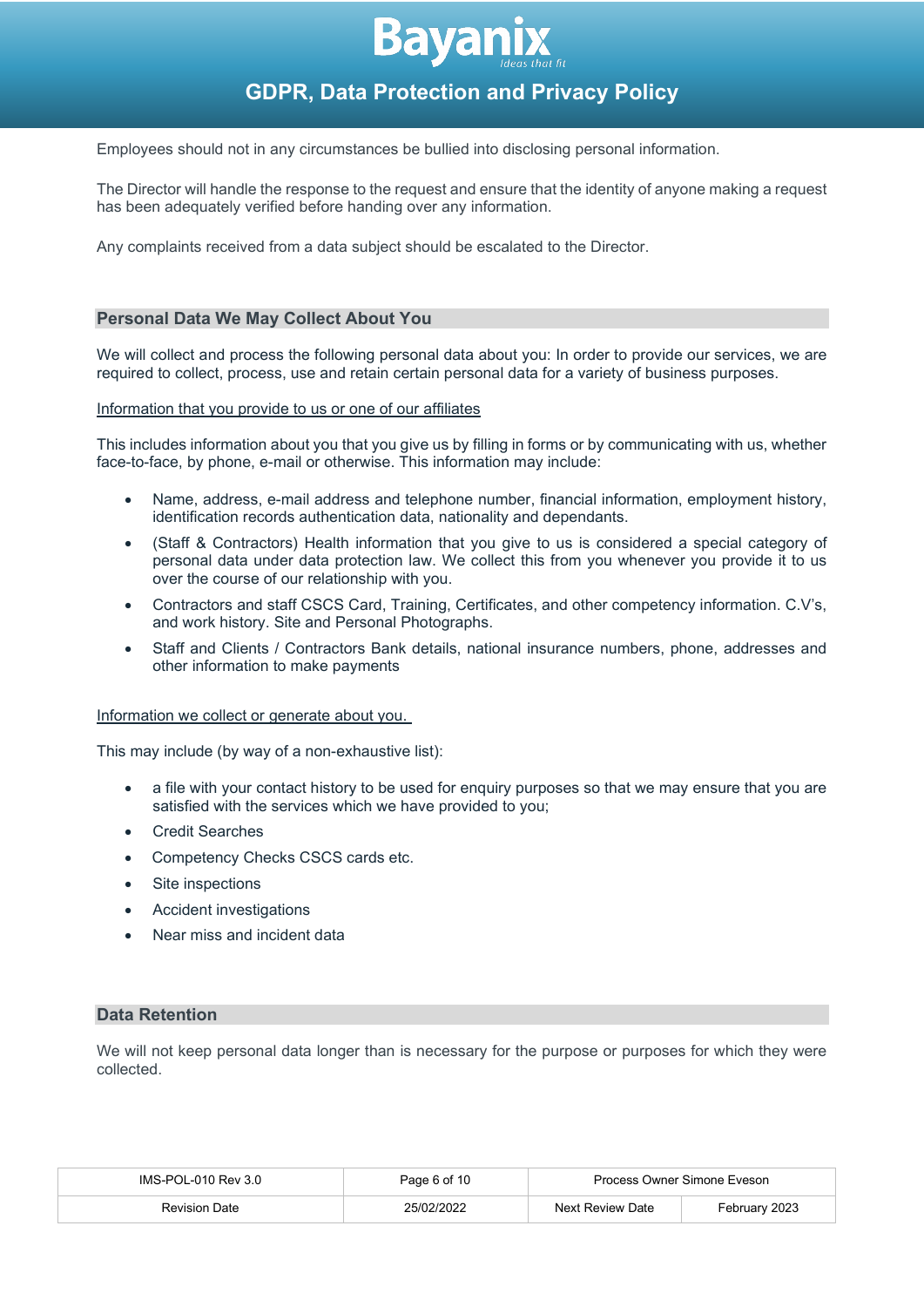

# **Data Security**

We will take appropriate security measures against unlawful or unauthorised processing of personal data, and against the accidental loss of, or damage to, personal data. We will put in place procedures and technologies appropriate to our size, scope and business, our available resources and the amount of personal data that we process. These measures will maintain the security of all personal data from the point of collection to the point of destruction. We will regularly evaluate and test the effectiveness of these measures to ensure security of our processing of personal data.

We will only use data processors that agree to comply with these procedures and policies, or if they put in place adequate measures their self. We will conduct adequate due diligence on all data processors and take all steps required by any applicable Data Protection Laws where we appoint a data processor, including ensuring such data processor:

- enters a written agreement with Bayanix Ltd that includes sufficient guarantees as to the security measures the data processor has in place;
- imposes confidentiality obligations on all personnel who process the relevant data;
- ensures the security of the personal data that it processes;
- provides Bayanix Ltd with all information necessary to demonstrate compliance with applicable Data Protection Laws;
- either returns or destroys the personal data at the end of the relationship;
- implements measures to assist Bayanix Ltd in complying with the rights of data subjects; and
- continues to comply with its data protection obligations when processing personal data (i.e. by monitoring its compliance).

In addition, where we use data processors, we will establish what, if any, additional specific data security arrangements need to be implemented in contracts with those data processors to ensure that such data processors' data protection obligations are of an equivalent standard to Bayanix Ltd's.

Where appropriate, we will review the activities and processes of processors we use to check that they are processing personal data in line with our requirements and the requirements of the Data Protection Laws, and ensure that the processor confirms they regularly test their security measures to ensure they meet the applicable standards.

We will maintain data security by protecting the confidentiality, integrity and availability of the personal data, defined as follows:

- **Confidentiality** means that only people who are authorised to use the data can access it.
- Integrity means that personal data should be accurate and suitable for the purpose for which it is processed.
- *Availability* means that authorised users should be able to access the data if they need it for authorised purposes. Personal data should therefore be stored on Bayanix's Dropbox system instead of individual PCs.

Security procedures include (but are not limited to):

- *Entry controls*. Any stranger seen in entry-controlled areas should be reported.
- *Secure lockable desks and cupboards*. Desks and cupboards should be kept locked if they hold confidential information of any kind. (Personal information may be considered confidential and sensitive). Where personal data is stored in desks and cupboards, these should only be accessible by individuals whom are authorised to access such personal data (e.g. personal data should not be stored in communal cupboards / drawers that are accessible by all staff).
- *Methods of disposal*. Paper documents should be shredded. Digital storage devices should be physically destroyed when they are no longer required.

| IMS-POL-010 Rev 3.0  | Page 7 of 10 | Process Owner Simone Eveson |               |
|----------------------|--------------|-----------------------------|---------------|
| <b>Revision Date</b> | 25/02/2022   | Next Review Date            | February 2023 |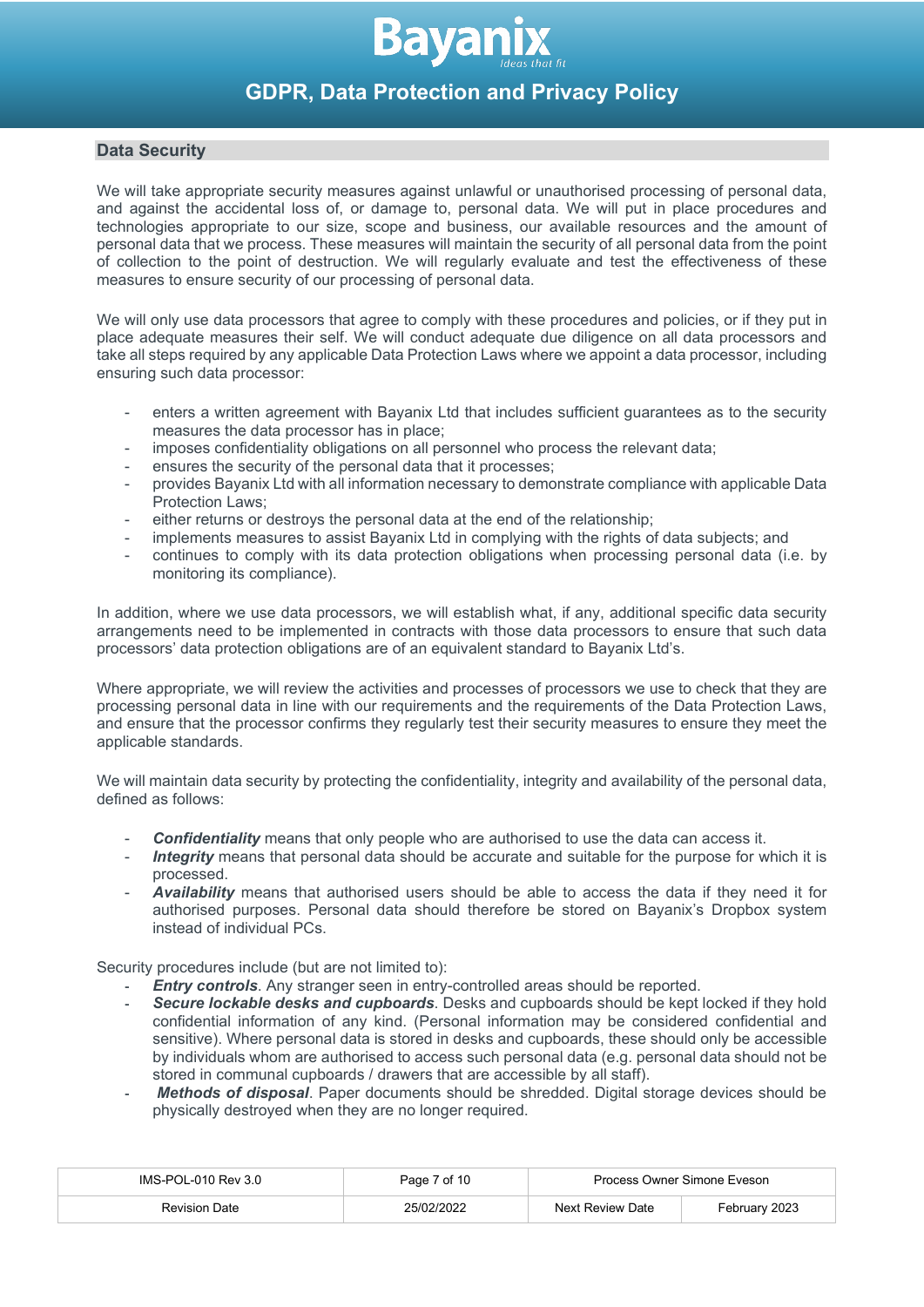

It is your responsibility to ensure that you keep personal data secure against loss or misuse in accordance with this Policy.

#### **Sharing Personal Data**

If we share personal data with third parties, we will do so in line with applicable Data Protection Laws. We may have to share personal data with government bodies, such as HMRC, our legal advisers, our insurers, a prospective employer, the police and any appropriate court or government department from time to time as required.

In addition, we share personal data with third parties such as payroll providers, outsourced IT providers, phone providers, immigration lawyers, psychometric test providers, and criminal background check agencies.

You may only share the personal data we hold with another employee, agent or representative of our group if the recipient has a job-related need to know the information and the transfer complies with any applicable cross-border transfer restrictions.

You may only share the personal data we hold with third parties if:

- sharing the personal data complies with the Data Protection Notice provided to the data subject, and, the data subject's consent has been obtained or other legal basis for processing has been established;
- the data sharing complies with any applicable cross-border transfer restrictions.

#### **Data Storage**

Personal data should be stored only electronically whenever possible and the recording of personal data in paper format should be kept to a minimum.

In exceptional circumstances where personal data is recorded in paper format, it should be kept in a secure place to prevent unauthorised access to such personal data by unauthorised personnel.

When you store personal data, whether electronically or in paper form, you must protect it from unauthorised access, accidental deletion and malicious hacking attempts.

# **Transferring Personal Data to a Country Outside the EEA**

We may transfer personal data we hold to a country outside the EEA, such as the United States of America, provided that one of the following conditions applies:

- The country to which the personal data are transferred ensures an adequate level of protection for the data subjects' rights and freedoms.
- The data subject has given his/her explicit consent (having been properly informed (i.e. of the risks etc.)).
- The transfer is necessary for one of the reasons set out in any applicable Data Protection Laws, including: the performance of a contract between us and the data subject (or a third party (provided it is in the interests of the data subject)); or to protect the vital interests of the data subject.

| IMS-POL-010 Rev 3.0  | Page 8 of 10 | Process Owner Simone Eveson |               |
|----------------------|--------------|-----------------------------|---------------|
| <b>Revision Date</b> | 25/02/2022   | Next Review Date            | Februarv 2023 |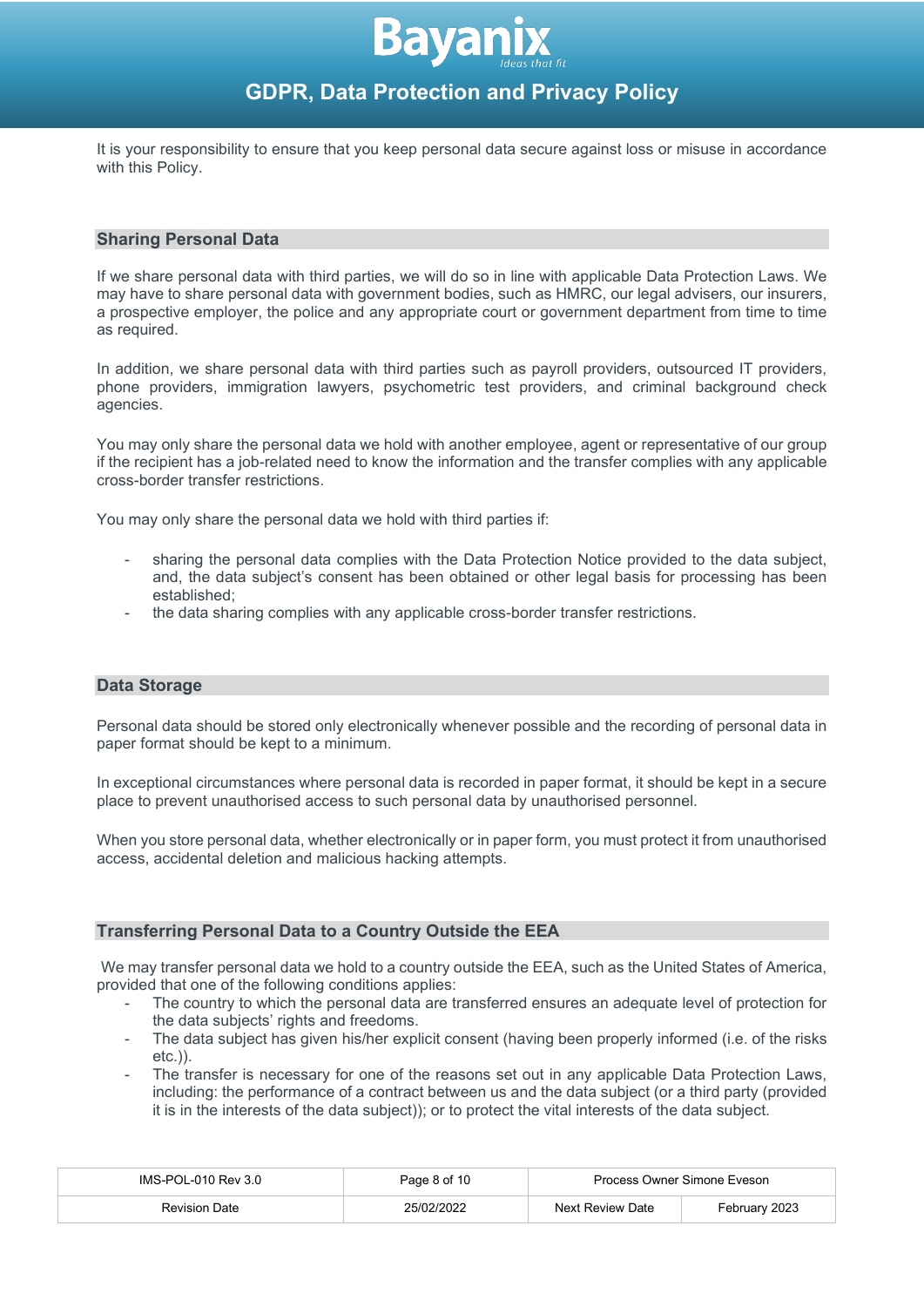

- The transfer is legally required on important public interest grounds or for the establishment, exercise or defence of legal claims.
- The transfer is authorised by the relevant data protection authority where we have adduced adequate safeguards with respect to the protection of the data subjects' privacy, their fundamental rights and freedoms, and the exercise of their rights.
- You should not transfer personal data outside the EEA without first discussing it with the Director.

### **Marketing**

We are subject to certain rules and privacy laws when marketing to our customers. For example, a data subject's prior consent may be required for unsolicited direct marketing by electronic means.

A data subject's objection to direct marketing must be promptly honoured. If a subscriber opts out of receiving email notifications at any time, their details must be suppressed as soon as possible. Suppression involves retaining just enough information to ensure that marketing preferences are respected in the future.

# **Data Breaches**

If you suspect or become aware of any unauthorised or unlawful processing, or accidental loss or destruction of, or damage to, any Bayanix Ltd personal data, they must report this to the Director immediately. Examples include:

- Hardware loss or theft (e.g. losing an electronic device such as a smartphone, tablet or laptop containing Bayanix Ltd personal data);
- Unauthorised or unlawful access to Bayanix Ltd personal data held electronically or physically (e.g. an intruder to the building accessing paper documents or a system being 'hacked'); and
- Inadvertent disclosure (e.g. an employee accidentally disclosing a marketing list of email addresses to a third party).

Data breaches involving IT equipment or electronic data must be reported to the Director immediately. The Director will work with relevant staff, including the IT team, to make sure data is secured and that any risks associated with the breach are minimised.

Where personal data has been lost or stolen, the Director will (if required under applicable Data Protection Laws) ensure that the ICO is notified and that all reasonable steps are taken to inform any affected data subjects. Unless specifically authorised to do so, you should not attempt to notify the ICO and/or data subjects. If you become aware of or suspect that a data breach has occurred, you should immediately escalate the matter to a supervisor and the Director in accordance with this Policy. You must preserve all evidence relating to the potential data breach.

Unlawful use of data is a criminal offence under data protection laws and may be subject to sanctions. Breaches of this policy and Data Protection Laws will be dealt with under the Bayanix Ltd's disciplinary procedures, and may lead to dismissal. Any unauthorised use of corporate email by staff, including the sending of sensitive or personal data to unauthorised persons, or the use of such data that brings Bayanix Ltd into disrepute will be regarded as a breach of this policy.

# **Disclosing Data for Other Reasons**

In certain circumstances, the applicable Data Protection Laws allow personal data to be disclosed to law enforcement agencies without the knowledge of the data subject. Under these circumstances Bayanix Ltd

| IMS-POL-010 Rev 3.0 | Page 9 of 10 | Process Owner Simone Eveson |               |
|---------------------|--------------|-----------------------------|---------------|
| Revision Date       | 25/02/2022   | Next Review Date            | Februarv 2023 |